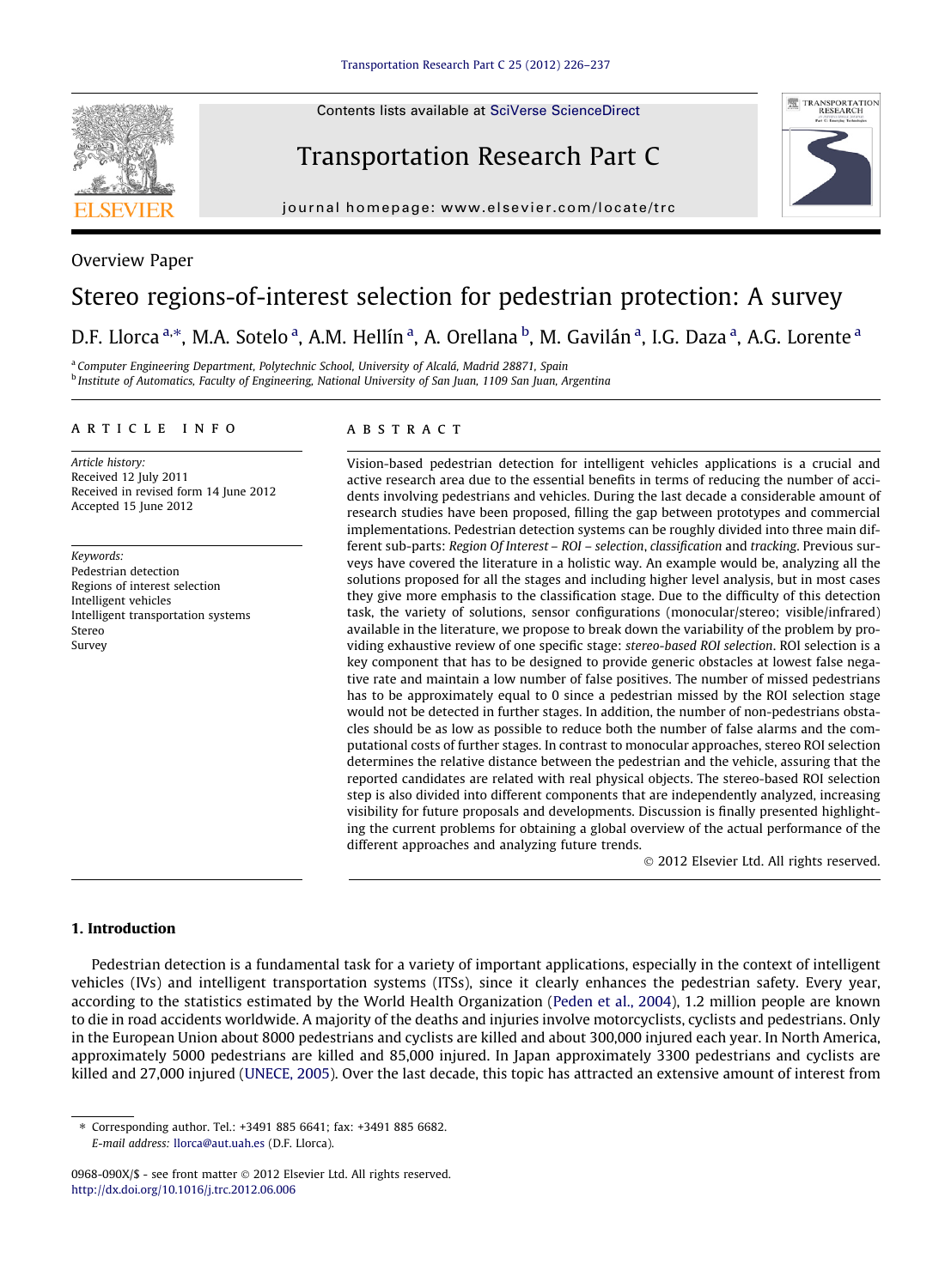<span id="page-1-0"></span>national and international authorities, the automotive industry and the scientific community, aiming at improving the safety of the most vulnerable road users.

Active sensors such as acoustic-based, radar-based and laser-based have been proposed for pedestrian detection. Refer to the survey presented by [Gandhi and Trivedi \(2007\),](#page-10-0) to have a broad overview of these active sensors-based approaches. However, during the last years, passive sensors, and more specifically optical sensors, have attracted most of the attention of the research community as well as the industry, due to two main aspects: inexpensive costs and new potential applications such as Lane Departure Warning, Traffic Signs Recognition, and Adaptive Cruise Control.

Pedestrian detection is a difficult task from the computer vision perspective. Large variations in pedestrian appearance, e.g. pose, clothing, size, etc., and environmental conditions, e.g. lighting, moving background, etc., make this problem particularly challenging. Vision-based detection systems can be classified with respect to the number of cameras, monocular or stereo, as well as depending on the spectrum, visible or infrared. In addition, vision-based pedestrian detection systems can be roughly divided into three main stages (see Fig. 1). The first stage consists of identifying generic obstacles as regions of interest, ROI selection, using prior scene knowledge: camera calibration, stereo information, ground plane constraint, etc. Subsequently, a more expensive pattern recognition step is applied: classification or verification. The lack of explicit models leads to the use of machine learning techniques, where an implicit representation is learned from features obtained from thousands, or millions, of samples. Finally, temporal integration or tracking stage is applied to improve single-frame detection performance and smooth the relative vehicle-to-pedestrian trajectory.

As depicted in Fig. 1, the different sub-parts are sequentially linked, that is, ROI selection outputs are fed to the classifier and classifier outputs are used as inputs for the tracking step. Accordingly, the performance of each stage is related to some extent with the performance of previous stages. For example, if the classifier fails when recognizing pedestrians, tracking stage would not be able to follow them. However, if a pedestrian has been detected and tracked during a considerable number of frames, tracking can absorb spurious classification errors. Thus, tracking performance has to be evaluated in the context of a ROI selection and classification ensemble. Additionally, the classifier results are strongly correlated with the type of samples provided by the ROI selection module, not only in terms of computational costs, i.e. the higher (lower) the number of samples to classify, the greater (lesser) the time needed, but in terms of both detection rate and false positive rate [\(Alonso](#page-10-0) [et al., 2007\)](#page-10-0). Actually, it is recommended to train the classifier with samples generated by the specific ROI selection mechanism in order to optimize the detection performance [\(Alonso et al., 2007](#page-10-0)). If the ROI selection algorithm usually provides a specific set of false positives (e.g., poles, trees, etc.), classifier should be boosted using these samples as negative samples. Single-frame analysis is usually carried out by using specific training and test databases to obtain information about the classifier performance and to define the working point of the classifier. However, the actual performance of the classifier can only be measured in real applications working in parallel with the ROI selection algorithm.

The early stage of a pedestrian detection system (ROI selection), does not depend on previous stages (see Fig. 1) and it is probably the key component due to one of the most critical requirements: the number of false negatives has to be approximately equal to 0. If the ROI selection does not detect a pedestrian as a candidate, this one would be neither classified nor tracked by further stages. The number of false positives provided by this stage is not as critical as the number of false negatives since non-pedestrian samples can be rejected by the classifier. However the classification computational cost defines an upper bound for this number. In addition, one of the desirable features of this stage is to provide both pedestrian and nonpedestrian candidates that correspond to real physical objects, that is, to avoid ghost targets that mainly appear due to reflections and shadows.

Among the surveys in the context of pedestrian detection available in the literature we remark [\(Gandhi and Trivedi, 2007;](#page-10-0) [Gavrila, 1999; Moeslund and Granum, 2006; Poppe, 2007; Enzweiler and Gavrila, 2009; Gerónimo et al., 2010a](#page-10-0)). Most of the work concerning human motion has been summarized in ([Gavrila, 1999; Moeslund and Granum, 2006; Poppe, 2007\)](#page-10-0). Focusing on the pedestrian protection application in the context of intelligent vehicles, we have found three main surveys in the literature ([Gandhi and Trivedi, 2007; Enzweiler and Gavrila, 2009; Gerónimo et al., 2010a\)](#page-10-0). [Gandhi and Trivedi \(2007\)](#page-10-0),



Fig. 1. Overview of the stages of a stereo vision-based pedestrian detection system. The presented survey covers the ROI selection module by means of stereo vision-based algorithms.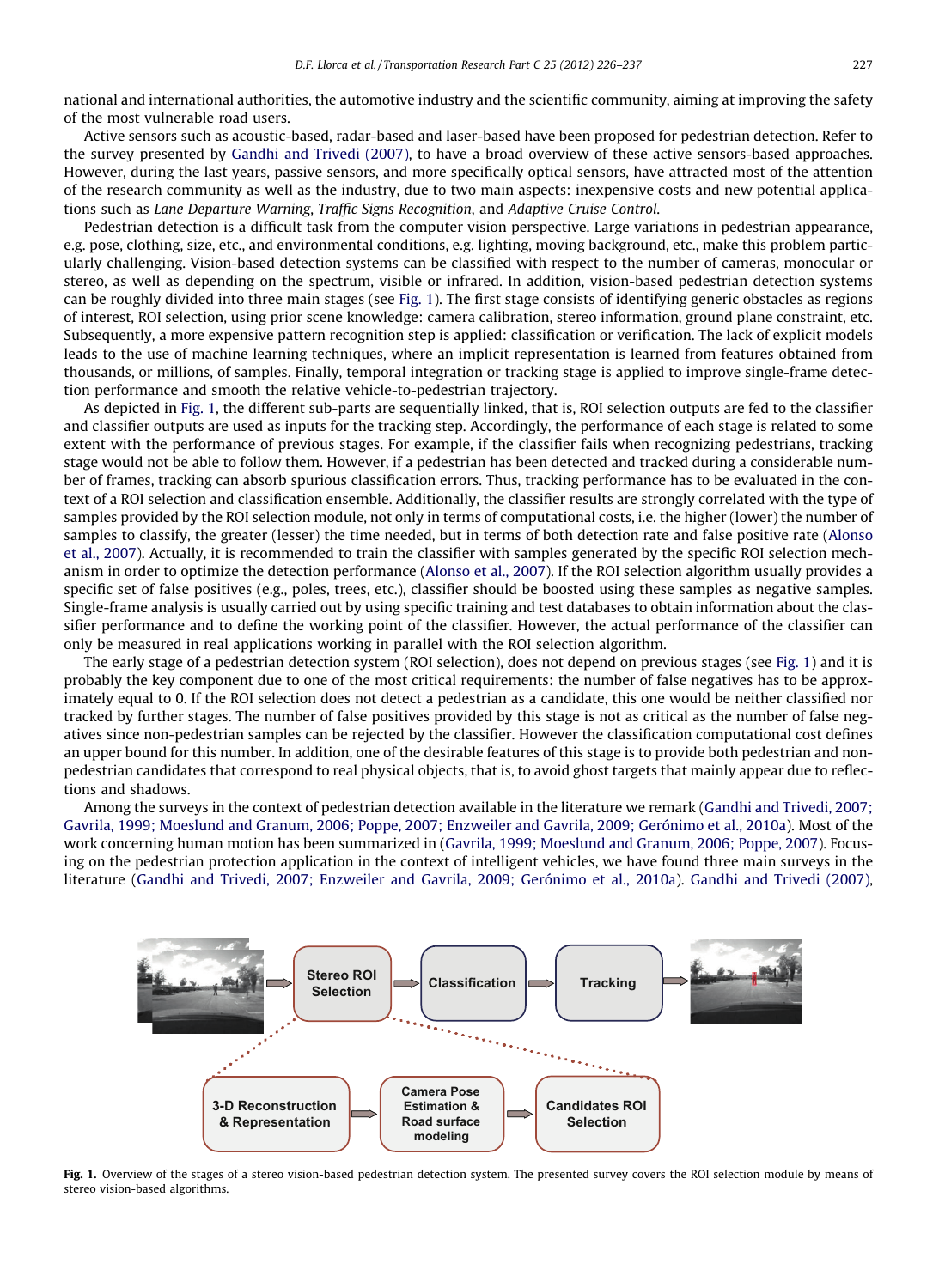provide a broad review covering both active and passive safety technologies, discussing different approaches for collision risk assessment. [Enzweiler and Gavrila \(2009\)](#page-10-0), provide a detailed overview of the current state of the art for monocular approaches from both methodological and experimental perspective. In addition, a large data set with tens of thousands of manually labeled pedestrians was made public for benchmarking. In a recent survey by [Gerónimo et al. \(2010a\),](#page-10-0) a detailed discussion concerning benchmarking, public databases, and performance comparisons is also included.

The aforementioned stages have not been covered with the same level of detail by previous surveys. Most of the work is focused on the classification stage whereas ROI selection and tracking stages lack a comprehensive review. Obviously, this is mainly due to the fact that the different approaches proposed in the literature for each one of the sub-parts are unbalanced somewhat. In addition, the amount of available studies related with pedestrian detection makes unfeasible to provide exhaustive review of all the sub-parts in a unique review paper. On top of that, the amount of cameras used (monocular or stereo) as well as the spectrum (visible and/or infrared) introduce more specific variables, increasing the difficulty when providing in-depth analysis. Previous statements motivate to carry out the separate extended and comprehensive survey of each one of the pedestrian detection sub-parts, attempting to break-down the complexity of the problem and increasing visibility.

In this paper, we propose to enrich the insights of the early stage of a pedestrian detection system (ROI selection) in the context of intelligent vehicles, surveying the main approaches available in the literature. Instead of focusing in all ROI selection mechanisms, we are mainly concerned with stereo-based approaches. Monocular techniques that obtain initial object hypothesis are mainly based on the sliding window approach, where detector windows are shifted over the image at various scales and locations. This technique is usually combined with a classifier cascade of increasing complexity or by restricting the search area based on known camera geometry, prior information about the target object dimensions (pedestrian height or aspect ratio) and application-specific constraints such as the flat-world assumption. Other 2D-based attention focusing strategies are based on motion information and interest-point detectors. Most of the references are provided in [\(Enzweiler](#page-10-0) [and Gavrila, 2009; Gerónimo et al., 2010a](#page-10-0)).

Although there are some monocular pedestrian detection systems that report very good performance ([Shashua et al.,](#page-11-0) [2004](#page-11-0)), monocular attention mechanisms cannot ensure that the selected candidates correspond to real physical objects (ghost targets). In addition, monocular systems provide ranges estimates after applying flat-world assumption, but they are not range sensors. These features compromise the use of monocular approaches for collision avoidance applications. A second camera can be used to solve these problems since depths of scene points based on disparity between images can be obtained. The depth information offers valuable cues for the ROI selection stage. Flat-world assumption can be overruled, and more complex models can be used to improve the scene understanding. Note that monocular approaches can always be used and combined with stereo-based approaches using images from both cameras. In addition, stereo cues can be useful in further stages such as classification [\(Keller et al., 2011b](#page-10-0)) and tracking ([Alonso et al., 2007](#page-10-0)).

Left and right cameras are mounted on a single rigid frame which involves that calibration remains fixed. Real-time hardware computation of disparity and 3D points is commercially available. Depth estimation accuracy has its limitations due to the discrete nature of the stereo vision. However, by choosing a convenient set of system parameters (focal length, images size and baseline), a sufficient range estimation accuracy can be obtained, even for collision avoidance applications ([Llorca](#page-10-0) [et al., 2010](#page-10-0)).

As seen in [Fig. 1,](#page-1-0) stereo-based ROI selection involves three main blocks: (1) 3D-reconstruction and representation; (2) Camera pose estimation and road surface modeling; and (3) Candidates ROI selection. In the following, we review the different approaches according to these three main sub-systems. However, note that we are not concerned with pedestrian detection approaches that use stereo as a verification step, providing depth measurements and adding robustness to the detection process [\(Bertozzi et al., 2005; Stein et al., 2010](#page-10-0)). In addition from the perspective of this survey, the use of infrared or visible spectrum is not relevant; to our knowledge there are not significant differences reported in the literature between infrared stereo and visible stereo.

The remainder of this paper is organized as follows: Section 2 provides and overview of the different approaches for representing the 3-D measurements provided by stereo vision systems. Section 3 specifically focuses on how to model the extrinsic relationship between the camera and the road, as well as the methods concerning road modeling. Section 4 surveys the object detection stage and, finally, in Section 6, we conclude this paper, discussing future challenges and needs.

#### 2. 3D map representation

Stereo vision refers to the ability to obtain three-dimensional (3-D) measurements from two images taken from slightly different viewpoints (left and right cameras) ([Forsyth and Ponce, 2003\)](#page-10-0). From a computational standpoint, a stereo system must solve two problems. The first consists in determining which item in the left camera corresponds to which item in the right one (correspondence problem). The second problem is stereo reconstruction; if we solve the first problem, stereo reconstruction is straightforward by using a pure algebraic approach [\(Forsyth and Ponce, 2003\)](#page-10-0). Accordingly, most of the efforts have to be focused on finding the correct correspondences between image points from the left and right cameras. If the geometry of the stereo pair is known for each point the searching area in the other image is constrained to a single epipolar line. Most of the approaches to stereo assume that the epipolar lines run parallel to the image lines. This situation can be forced by means of stereo pair rectification ([Fusiello et al., 1998](#page-10-0)).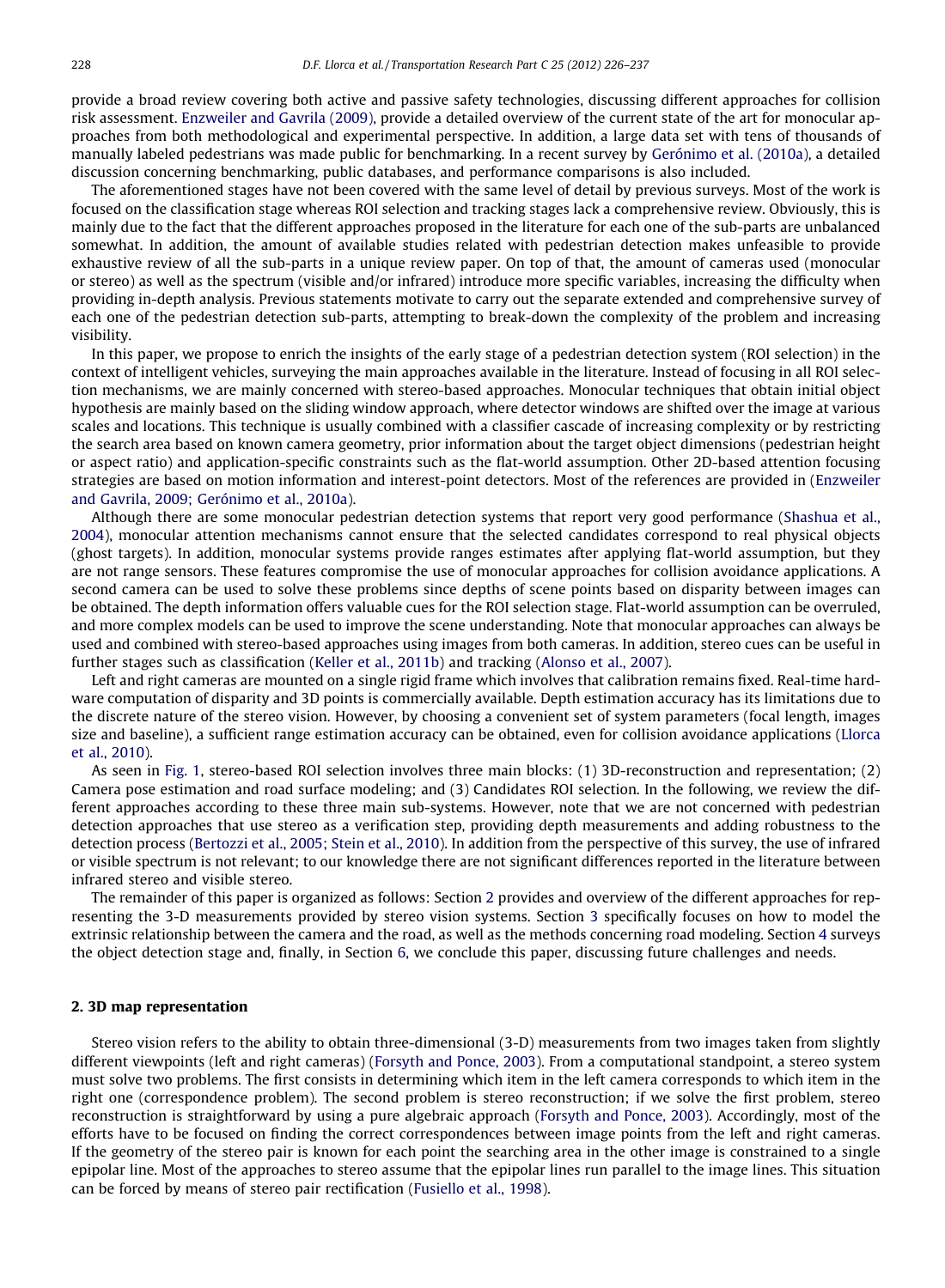<span id="page-3-0"></span>If only a subset of image pixels (feature-based stereo) is used for solving both the correspondence and the reconstruction problems, the stereo system will provide a sparse representation of the scene ([Franke and Joos, 2000; Broggi et al., 2003;](#page-10-0) [Gavrila and Munder, 2007; Alonso et al., 2007\)](#page-10-0). The subset of image pixels is usually defined by edge features. This approach can be implemented very efficiently, meeting real time processing requirements, and with remarkable accuracy, since the matching process has to find correspondences between textured regions. However, with recent hardware advances, realtime dense stereo is becoming totally feasible. Dense stereo provides a more detailed description of the scene since it estimates 3-D measurements at all pixels, including low-textured regions by interpolation ([Zhao and Thorpe, 2000; Grubb et al.,](#page-11-0) [2004; van der Mark and Gavrila, 2006; Krotosky and Trivedi, 2007; Nedevschi et al., 2009; Keller et al., 2009, 2011b\)](#page-11-0).

The output provided by a stereo vision system has to be arranged and prepared for further processing stages. Note that in this section we are just concerned with describing the different 3-D map representations used for pedestrian detection. The methods applied to select generic obstacles (ROIs) using a specific 3-D map will be detailed in Section 4.

The simplest representation of the 3-D measurements is the so-called disparity map which was first proposed for pedes-trian detection by [Zhao and Thorpe \(2000\)](#page-11-0). A disparity map  $I<sub>A</sub>$  is a 2D image whose pixels  $(x,y)$  describe the displacement of every pixel in the right image with respect to the corresponding pixel in the left image. In other words, the grey level of each pixel of  $I<sub>A</sub>$  represents the disparity value. The higher the grey level the higher (lower) the disparity (the depth). Depth Z (in meters) and disparity d (in pixels) are inversely proportional:

$$
Z(x,y) = \frac{fB}{d(x,y)} \text{ at pixel } (x,y) \tag{1}
$$

where f is the focal length and B is the distance between the cameras (baseline). See Fig. 2b and c for an example of both sparse and dense disparity images.



Fig. 2. (a) Left original gray level image; (b) sparse disparity map; (c) dense disparity map; (d) v-disparity map; (e) virtual disparity map; (f) xOz or bird's eye map; and  $(g)$  3-D map.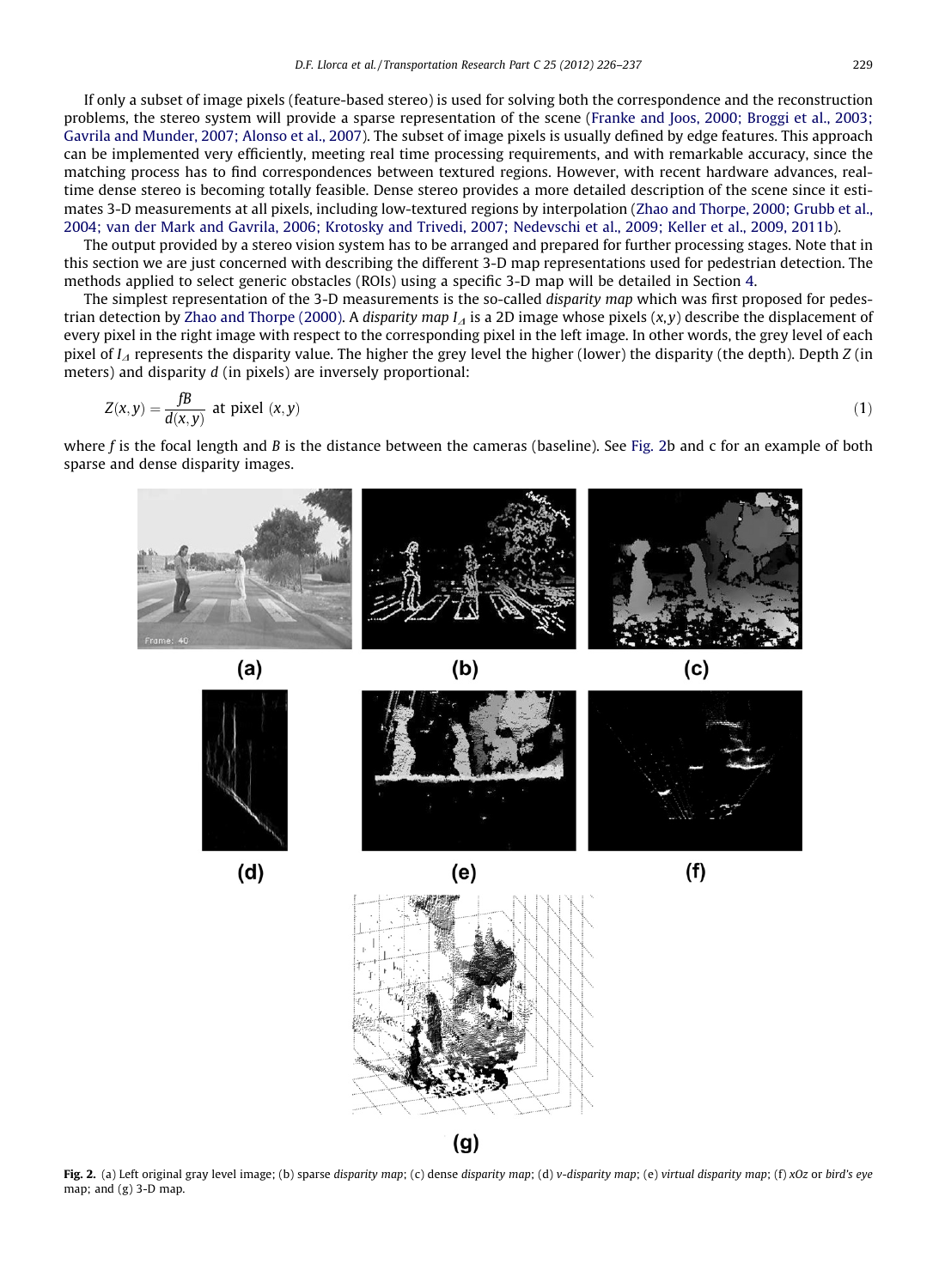One of the 3-D transformations most used in the context of pedestrian protection is the so-called v-disparity map. It was first proposed by [Labayrade et al. \(2002\)](#page-10-0) for obstacle detection. Let F be the function of the disparity image  $I<sub>A</sub>$  such that  $F(I_A) = I_{vA}$  ( $I_{vA}$  is called the *v-disparity image*). F accumulates the points with the same disparity that take place on a given image line *i*. For the same line *i*, the abscissa  $u_M$  of a point  $M(u_M, i)$  in  $I_{vA}$  corresponds to the disparity  $\Delta_M$  and its grey level to the number of points with the same disparity  $\Delta_M$  on the line i. This method provides scene understanding since ground surface and 3-D obstacles are clearly recognized (see [Fig. 2](#page-3-0)d) and it has been widely used for road modeling and object detection in the context of intelligent vehicles ([Labayrade et al., 2002; Broggi et al., 2003; Grubb et al., 2004; Zhencheng et al.,](#page-10-0) [2005](#page-10-0)). A similar approach can be obtained by accumulating the points with the same disparity that occur on a given image row *j*. This approach leads to the so-called *u-disparity map* [\(Zhencheng et al., 2005; Krotosky and Trivedi, 2007](#page-11-0)).

According to [Suganuma and Fujiwara \(2007\)](#page-11-0), the so-called virtual disparity image is proposed for obstacles detection for intelligent vehicle applications. This image is computed by virtually locating the camera on the ground plane. A rigid transformation involving a rotation to correct pitch and roll with respect to the ground plane, and a translation directly related with the camera height is applied to the 3-D points. The corrected points are then ''virtually'' backprojected on the image plane (using camera intrinsic parameters). In the virtual disparity image the ground plane is clearly visible (see [Fig. 2](#page-3-0)e) making it possible to model vertical and even lateral surface changes [\(Suganuma and Fujiwara, 2007; Llorca et al., 2009\)](#page-11-0).

Previous representations are based on disparity values, (inversely proportional to the depth, Eq. [\(1\)](#page-3-0)), in image space where the resolution drastically decreases with increasing distance. To overcome this effect, other approaches propose to use measurements in world coordinates, instead of image space, to get a well-defined depth resolution (with the limitations of the stereo accuracy ([Llorca et al., 2010\)](#page-10-0)). 3-D Euclidean sparse space has been directly used by [Alonso et al. \(2007\)](#page-10-0) (see [Fig. 2](#page-3-0)g). 2D-based representations containing depth information can be also obtained by projecting the 3-D points on both the yOz plane [\(Llorca et al., 2009\)](#page-11-0) and the xOz plane [\(Nedevschi et al., 2009](#page-11-0)) (see [Fig. 2](#page-3-0)f). In addition, a two-dimensional po-lar-perspective grid map has been also proposed by [Bajracharya et al. \(2009\).](#page-10-0) Unlike traditional xOz Cartesian maps, the polar-perspective map provides information with specific angular resolution and variable range resolution in polar  $(r,\theta)$ .

#### 3. Camera pose and road surface modeling

Most pedestrian detection approaches detect obstacles under the assumption of a planar road and no camera pose variations, i.e. static camera height, pitch and roll with respect to the ground plane. However, this simplification is not applicable to real world application given the road variability in urban scenarios and the changes in vehicle dynamics. Dynamic camera pose estimation is needed due to car acceleration/breaking, road imperfections, speed bumps, etc., that introduce variations in the extrinsic parameters between the cameras and the road plane just under the camera. Fig. 3 depicts an example where a the vehicle is driving on a speed bump. As can be observed the speed bump considerably affects both camera height and pitch parameters. On the other hand, road surface should be modeled to deal with uphill, downhill and undulating hill (note that the pedestrian appearing in Fig. 3 is located on an uphill).

The first and simplest approach to deal with camera pose estimation and road modeling consists in considering fixed but known camera pose (after some calibration process) and perform linear fitting using the Hough transform in the v-disparity image [\(Broggi et al., 2003; Grubb et al., 2004; van der Mark and Gavrila, 2006; Krotosky and Trivedi, 2007\)](#page-10-0). The road surface profile can be easily extracted from the v-disparity image since the road appears as a dominant line feature (see [Fig. 1d](#page-1-0)). This method was first proposed by [Labayrade et al. \(2002\)](#page-10-0) by fitting the bounding line of piecewise linear functions including the estimation of the camera pitch and height. Linear fitting has been also applied using the Euclidean space in world coordinates, e.g., the yOz plane ([Nedevschi et al., 2004; Sappa et al., 2008; Llorca et al., 2009\)](#page-11-0), as well as the virtual disparity image [\(Suganuma and Fujiwara, 2007; Llorca et al., 2009](#page-11-0)) for both road surface modeling and camera pitch estimation. In some cases, linear fitting is only applied to model the vehicle vicinity [\(Nedevschi et al., 2004; Oniga and Nedevschi, 2010](#page-11-0)) or for obtaining a first guess of the camera tilt angle [\(Nedevschi et al., 2004; Wedel et al., 2009](#page-11-0)).

Some authors have reported estimation problems when fitting in the v-disparity space due to the non-linear relationship between depth and disparity [\(Sappa et al., 2008; Wedel et al., 2009\)](#page-10-0). To overcome this non-linear effect they propose to fit measurements in world coordinates using the aforementioned yOz projection maps.



Fig. 3. Example of variations in the camera parameters (pitch angle and camera height) due to a speed bump. The pedestrian ahead is on an uphill. A short area is usually used to estimate camera pose variations. A longer range is used when modeling the road surface profile.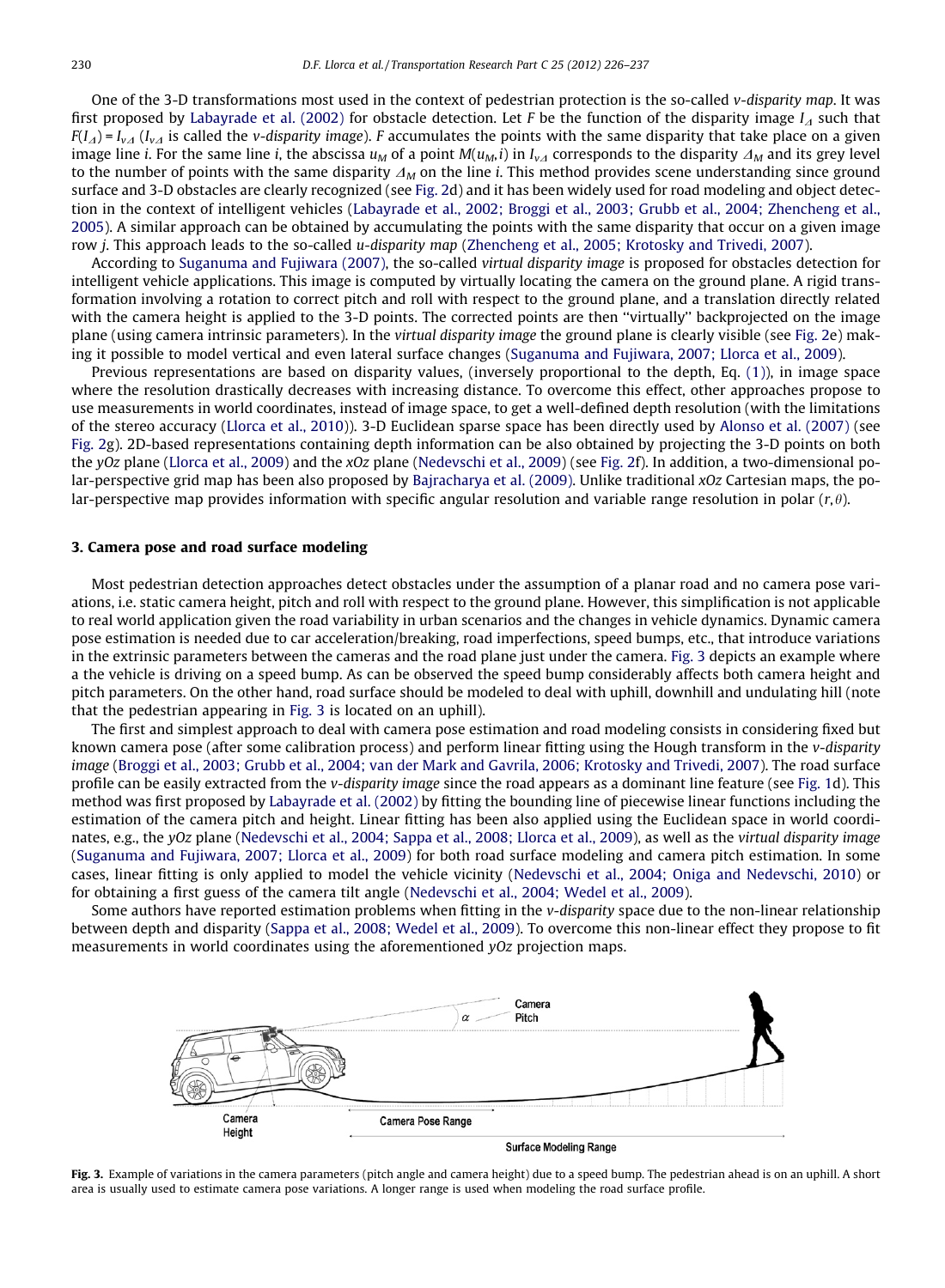A quadratic approximation of the road surface was proposed by [Oniga and Nedevschi \(2010\)](#page-11-0) by using a RANSAC approach in the yOz plane. According to [Nedevschi et al. \(2004\)](#page-11-0), a clothoid approximation of the ground surface is proposed. These techniques can only model road surface slope changes into one direction, failing when approximating the road surface if the road is undulating. A general technique that represents the road surface as a parametric B-spline curve has been presented by [Wedel et al. \(2009\)](#page-11-0), and tested for pedestrian detection by [Keller et al. \(2009, 2011b\),](#page-10-0) where a Kalman filter is used to track the surface parameters over time.

Concerning lateral surface modeling or camera roll variations by means of stereo vision two main approaches have been proposed by means of several projections of the data provided by the v-disparity image ([Labayrade and Aubert, 2003\)](#page-10-0) and the virtual disparity map [\(Suganuma and Fujiwara, 2007\)](#page-11-0). However, most authors agree when considering roll camera changes as negligible compared with other extrinsic parameters.

[Fig. 4](#page-6-0) depicts some examples of the different road modeling approaches computed in the Euclidean space (yOz plane). According to what is observed linear fitting yields accurate estimation but only in the vehicle vicinity (see [Fig. 4a](#page-6-0)). The envelope of the surface by means of piecewise linear functions generates non-continuous and abrupt slope changes ([Labayrade](#page-10-0) [et al., 2002](#page-10-0)) (see [Fig. 4](#page-6-0)b). The quadratic approximation only allows slope changes in one direction ([Oniga and Nedevschi,](#page-11-0) [2010\)](#page-11-0) (see [Fig. 4](#page-6-0)c). That is not the case of the clothoid approximation ([Nedevschi et al., 2004\)](#page-11-0) (see [Fig. 4](#page-6-0)d). However, in both cases a Hough transform in the vehicle vicinity has to be used since these approximations provide unstable results in the vehicle vicinity ([Oniga and Nedevschi, 2010; Nedevschi et al., 2004](#page-11-0)). The use of a general parametric B-spline curve ([Wedel](#page-11-0) [et al., 2009](#page-11-0)) provides accurate estimation in the vehicle vicinity as well as for large distances, allowing road surface modeling in cases where the road is undulating (see [Fig. 4e](#page-6-0)). Note that these approximations require a dense reconstruction of the scene for an accurate estimation of the road profile.

Common stereo vision-based obstacle detection algorithms detect obstacles (including pedestrians) by evaluating the height above ground, since obstacles can be considered as something that stands in the way. Once the camera pose is estimated and the road surface modeled, 3-D measurements corresponding to obstacles are obtained by removing points under the actual road profile and points under the actual road profile plus the maximum pedestrian height which has to be defined taking into account that pedestrians may appear over raised crosswalks, speed bumps, sideways, etc. The benefits of the different camera pose estimation and road surface modeling approaches for pedestrian detection come from the fact that more accurate road-obstacle segmentation can be achieved since the assumptions of no camera pose changes and a planar road surface are usually violated especially in urban scenarios. However, if previous approaches fail in providing unrealistic results, pedestrian detection performance would be drastically reduced. Accordingly, reliability on the road profile estimation is an important issue which has to be considered for real implementations. This topic has been addressed by [Keller et al.](#page-10-0) [\(2009, 2011b\),](#page-10-0) by rejecting measurements with high variance and measurements outside the limits of a pre-defined region of interest. If a reliable estimate is not possible, the planar ground assumption will be used instead.

#### 4. Regions of interest: selection mechanisms

ROI selection stage, which is also referred to as candidate selection stage, is responsible for providing regions of interest (bounding boxes) from the image to be sent to further classification or verification modules. The selected ROIs have to correspond to possible pedestrians to ensure the highest detection rate at the lowest false positive rate. In other words, this stage has to assure that no pedestrians are missed. Otherwise the subsequent modules will not be able to detect these pedestrians. In addition, it has to provide a reduced number of candidates avoiding regions such as shadows or reflections as well as regions where it is not possible to find pedestrians (the sky, buildings, etc.). A reduced number of generated ROIs implies fewer computations in later stages of subsequent detection modules, and thus faster processing speed (approximately linear in number of ROIs).

Monocular approaches are bound to yield a large amount of candidates per frame in order to ensure a low false negative ratio (i.e., the number of pedestrians that are not selected by the attention mechanism). The simplest monocular candidate selection technique is the sliding window technique, where detector windows at various locations and scales are shifted over the whole image. This approach does not fulfill real-time requirements. However, significant speed-ups can be obtained by either restricting the search space, based on known camera geometry and prior knowledge about the target size, or coupling the sliding window approach with a cascade classifier. Other monocular techniques obtain ROIs employing features derived from the image data such as optical flow or interest points. For a more detailed description and references concerning monocular ROIs selection approaches, we refer to ([Gandhi and Trivedi, 2007; Enzweiler and Gavrila, 2009; Gerónimo et al.,](#page-10-0) [2010a\)](#page-10-0).

The first stereo approach for ROI selection was proposed by [Zhao and Thorpe \(2000\)](#page-11-0) where a connected components analysis is used to segment objects in the *disparity map*. In this case the segmentation algorithm provides very little information about the scene and the road surface which is not recovered from the 3-D measurements.

The v-disparity map has been widely used for obstacles detection in the context of intelligent vehicles [\(Broggi et al., 2003;](#page-10-0) [Grubb et al., 2004; van der Mark and Gavrila, 2006; Krotosky and Trivedi, 2007\)](#page-10-0). Once the estimated road surface is removed from the v-disparity image, generic obstacles can be detected by scanning each column and summing the histogram value above the ground plane. If this sum is greater than a configurable threshold, the region is selected spans from the ground plane to the highest point in the column where the histogram entry exceeds the given threshold ([Krotosky and Trivedi,](#page-10-0)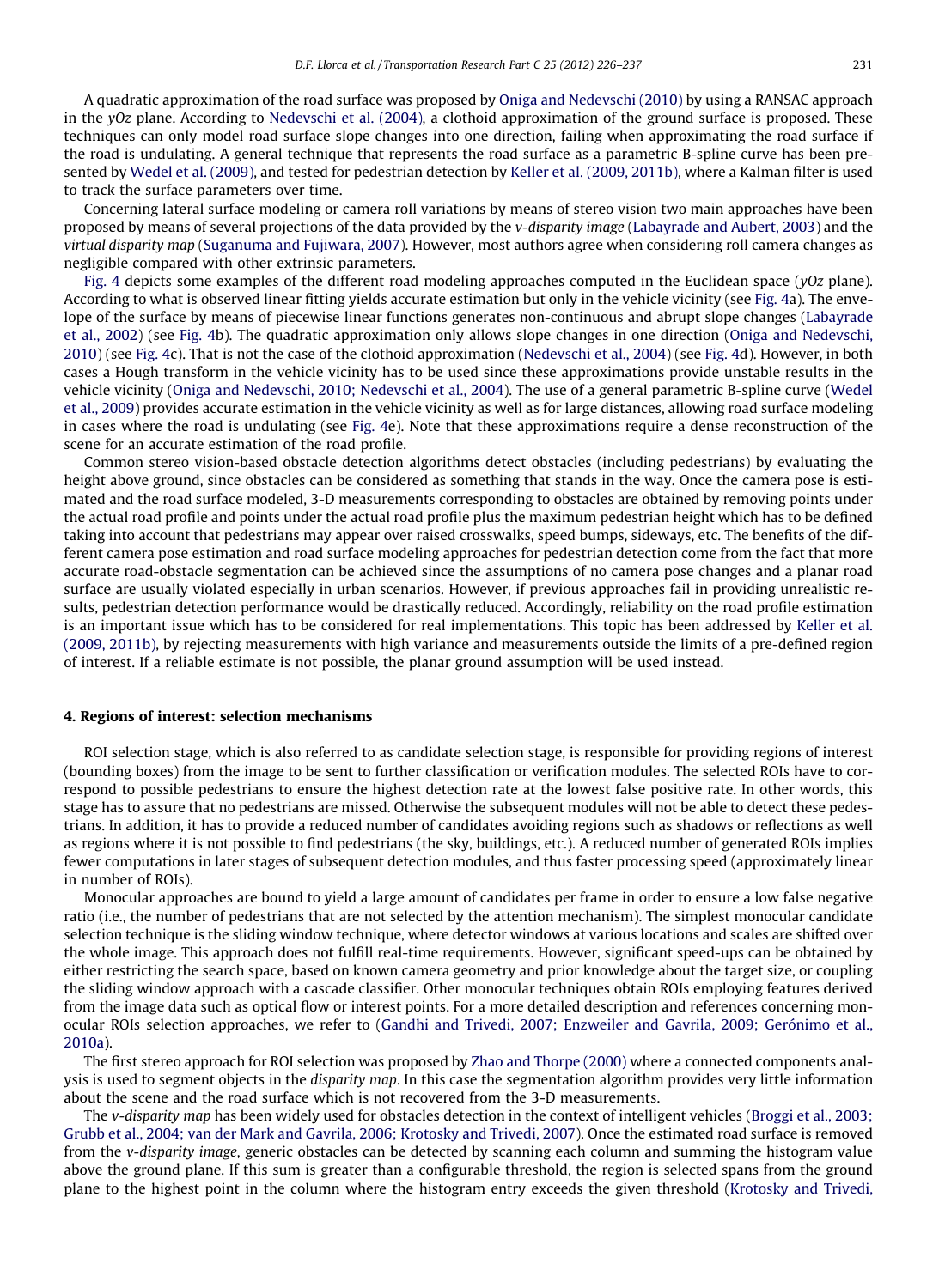<span id="page-6-0"></span>

Fig. 4. Different road surface modeling approaches applied in the Euclidean space. (a) Linear fitting in the vehicle vicinity [\(Broggi et al., 2003; Grubb et al.,](#page-10-0) [2004; van der Mark and Gavrila, 2006; Krotosky and Trivedi, 2007](#page-10-0)); (b) piecewise planar modeling [\(Labayrade et al., 2002](#page-10-0)); (c) Hough in the vicinity and a quadratic fit for large distances ([Oniga and Nedevschi, 2010\)](#page-11-0); (d) Hough in the vicinity and a clothoid (cubic) fit for large distances [\(Nedevschi et al., 2004\)](#page-11-0); and (e) B-spline road surface modeling [\(Wedel et al., 2009\)](#page-11-0).

[2007](#page-10-0)). However, each vertical line in the v-disparity map may correspond with several obstacles located at the same depth, as can be observed in [Fig. 5a](#page-7-0). Accordingly, further analysis is needed.

According to [Broggi et al. \(2003\),](#page-10-0) the depth features selected as an obstacle in the v-disparity map are projected in the original image. Then, horizontal and vertical histograms are used to identify the borders of the obstacles. According to [Hu](#page-10-0) [et al. \(2005\)](#page-10-0) and [Krotosky and Trivedi \(2007\),](#page-10-0) ROIs are also detected in the u-disparity map by identifying continuous spans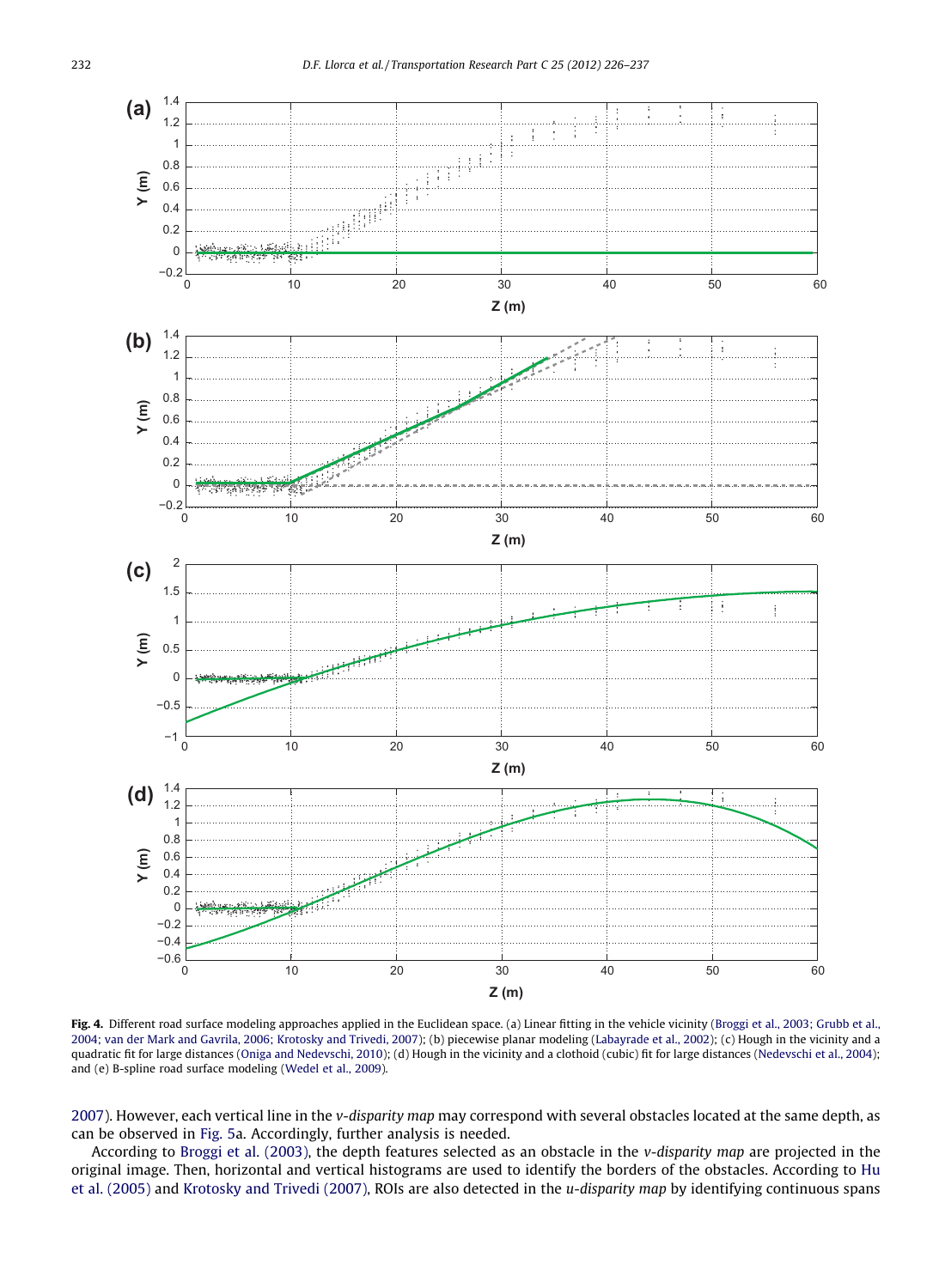<span id="page-7-0"></span>



along rows where the histogram values exceed a given threshold. Candidate bounding boxes are finally selected by associating the ROIs in the  $u$ - and v-disparity images based on their disparity values (see Fig. 5a). A similar approach using the virtual disparity image is presented in [Suganuma and Fujiwara \(2007\)](#page-11-0) for obstacle detection.

In the context of the well-known PROTECTOR project [\(Gavrila and Munder, 2007](#page-10-0)), the following stereo ROI selection process is utilized ([Franke and Joos, 2000](#page-10-0)): the disparity image is multiplexed into N discrete depth ranges. The associated images are scanned with windows related to minimum and maximum extents of pedestrians while taking into account the ground plane location at a particular depth range and appropriate pitch tolerances. The locations where the number of depth features exceed a threshold are added to the ROI list for the subsequent modules. This approach, which was applied using sparse disparity maps by [Gavrila and Munder \(2007\),](#page-10-0) has been used by [Keller et al. \(2009\)](#page-10-0) with dense disparity maps and the road modeling method described by [Wedel et al. \(2009\)](#page-11-0), obtaining a detection performance improvement of factor five. The same scanning window technique can be also applied directly to the 3-D points [\(Gerónimo et al., 2010b\)](#page-10-0) (see Fig. 5c). In this case the question of how to distribute windows all over the detection range arises. Image-based uniform scanning schemes involve non-uniform scanning in the world coordinates and vice versa. In [Gerónimo et al. \(2010b\)](#page-10-0) a non-uniform sampling is proposed as a trade-off between uniform scanning in image and world coordinates. Other approaches utilize a polar-perspective map and obstacles are segmented, finding peaks in the map [\(Bajracharya et al., 2009](#page-10-0)).

Based on the idea that obstacles (including pedestrians) have a higher density of 3-D points than the road surface, ROI selection can be carried out by determining those positions in world coordinates where there is a high concentration of



Fig. 5. (a) ROI selection using u- and v-disparity images (figure from [Krotosky and Trivedi \(2007\)](#page-10-0)). (b) Region-growing using xOz projection map (figure from [Nedevschi et al. \(2009\)\)](#page-11-0). (c) ROI scanning using 3-D coordinates distributed in cells (figure from [Gerónimo et al. \(2010b\)](#page-10-0)). (d) Adaptive 3-D subtractive clustering for ROI selection.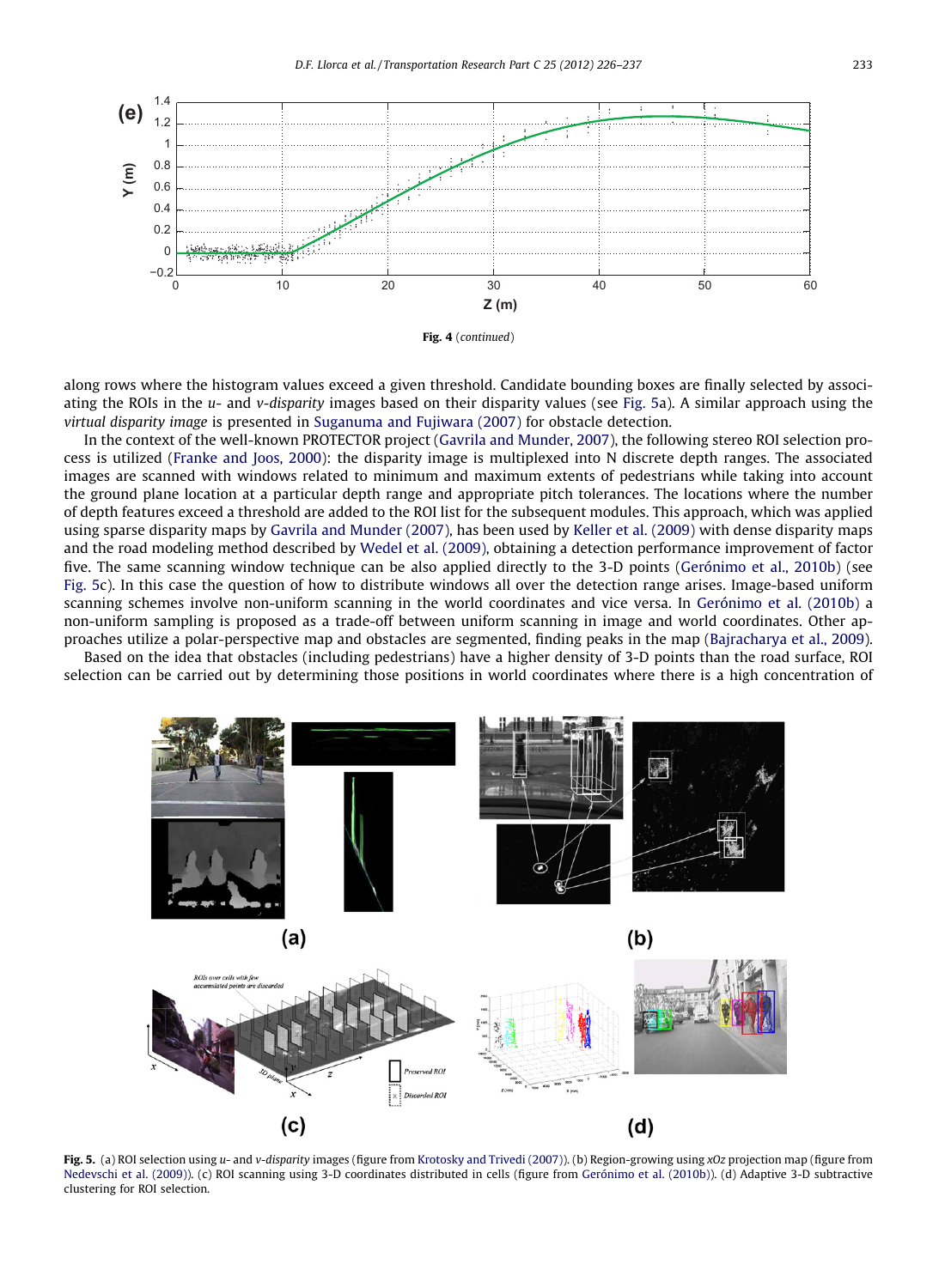3-D points. According to [Alonso et al. \(2007\)](#page-10-0) and [Llorca et al. \(2009\)](#page-11-0), a 3-D subtractive clustering method is proposed to deal with the ROI selection stage using sparse data. The idea is to find high-density regions, which are roughly modeled by a single 3-D Gaussian distribution, in the Euclidean space. The parameters of each Gaussian distribution are defined according to minimum and maximum extents of pedestrians. Thus, whereas pedestrians are correctly selected, bigger obstacles such as vehicles or groups of pedestrians are usually split in two or more parts (see [Fig. 5](#page-7-0)d).

According to [Nedevschi et al. \(2009\),](#page-11-0) and based on the same density idea, a region-growing algorithm is performed on a density map which is computed using the xOz projection map (bird's eye view). The density map is an accumulation buffer that integrates and smoothes the  $xOz$  projection points. The region-growing threshold is defined according to the total amount of 3-D points (see [Fig. 5](#page-7-0)b).

The discrete nature of the stereo sensor generates a depth accuracy that is directly proportional to the focal length and the distance between the cameras, and inversely proportionate to the squared of the disparity. Thus, 3-D points that correspond to an obstacle become much more sparse along the depth axis as we move away from the stereo pair. If ROI selection mechanisms that use world coordinates to detect generic obstacles are not adapted, they are prone to report false negatives with distant obstacles. The introduction of the stereo accuracy in the ROI selection process was first proposed by [Fernández et al.](#page-10-0) [\(2007\)](#page-10-0) by means of the so-called adaptive 3-D subtractive clustering, where the Gaussian variance in the z-axis of the density computation is adapted to the stereo uncertainty at a given 3-D point. Thus, cluster densities are corrected to enhance the density of distant obstacles. A similar approach including the correlation accuracy in the stereo uncertainty was proposed by [Gerónimo et al. \(2010a\),](#page-10-0) to re-weight the number of points distributed in world coordinates cells. According to [Nedevschi](#page-11-0) [et al. \(2009\)](#page-11-0), the cell size when computing the density maps, is pre-defined depending on the range. As they declare, a better approach would be to consider a probabilistic error model for stereo reconstruction and compute the cell size depending on that model.

Other relevant problems are how to handle partial occlusions, e.g., a pedestrian behind an object such a car, and low contrast depth pedestrians, e.g., a pedestrian in front of a stationary object such a wall. These topics have been studied focusing on the classification stage [\(Wang et al., 2009; Enzweiler et al., 2010\)](#page-11-0). However, from the ROI selection perspective they have been somewhat neglected in the literature. When these pedestrians are moving, they can be detected by fusing stereo and optical flow simultaneously ([Rabe and Franke, 2007\)](#page-10-0). Generic obstacles are then identified as groups of contiguous coherent 3D motion vectors using the Mahalanobis distance as a similarity measure in the cluster analysis ([Keller et al., 2011a\)](#page-10-0). Detection of partially occluded or low contrast depth static pedestrians remains as one of most difficult tasks for the ROI selection stage.

#### 5. Discussion

Stereo-based region of interest selection approaches for pedestrian detection are summarized and grouped in [Table 1,](#page-9-0) where a taxonomy of approaches is shown. As can be observed, this specific topic, stereo-based ROI selection, which corresponds to one specific stage of a wider system, vision-based pedestrian protection systems, raises a considerable number of research studies. The first stereo-based approach ([Zhao and Thorpe, 2000\)](#page-11-0) is dated from 2000, so more than a decade has passed since this topic appeared in the literature. These statements demonstrate the importance of the subject.

Due to computational limitations, the first real-time stereo-based studies were developed using sparse stereo. However, with recent hardware and software advances, real-time dense stereo is now feasible providing a more detailed description of the scene and introducing new benefits, especially in the context of road surface modeling. Most of the works that use sparse stereo can be applied using dense stereo without losing performance. However, approaches that use dense stereo may not work with a sparse representation of the scene.

Concerning dynamic camera pose computation and road surface modeling, there is not a well established framework for evaluating the different methods available in the literature. First approaches were all based on linear fitting on the v-disparity map by means of Hough transform, Least-squares or RANSAC. In recent works the use of the Euclidean space in world coordinates has provided very good results. Based on our experience, the [Wedel et al. \(2009\)](#page-11-0) approach seems to be the most general and accurate for road surface modeling, especially when it is enriched with the outlier removal step [\(Keller et al., 2011b](#page-10-0)). However, we cannot provide quantitative comparison between the different approaches. Up to our knowledge, there are only two works in the literature that report a comparative study using different system configurations: sparse/stereo, fixed/adaptively computed camera pose, and flat world assumption/road B-Spline modeling [\(Keller et al., 2009, 2011b\)](#page-10-0). For the case of flat world assumption and fixed camera parameters, sparse and dense stereo provided equal ROI generation performance. The estimation of the camera pose (camera height and pitch angle) resulted in a performance improvement of factor three: reduced false positives at same detection rate. When estimating road surface as well, the benefit increased by a factor of five. These are more or less intuitive results that should experiment variations depending on the type of roads, but they clearly demonstrate the importance of using camera pose estimation and road modeling for pedestrian detection. Note that reducing the number of false positives implies fewer computations in later classification and tracking stages.

It is important to remark that although there are a considerable number of stereo-based approaches for pedestrian detection for intelligent vehicles applications, there is a strong lack of comparisons due to two main reasons: the lack of public stereo benchmarking and the difficulty of reproducing many of the proposed methods. Up to now, all the stereo ROI selection approaches have been developed and tested without any comparison to other state-of-the-art proposals. This is not the case of the classification stage, where a considerable number of databases are available with tens of thousands of training and test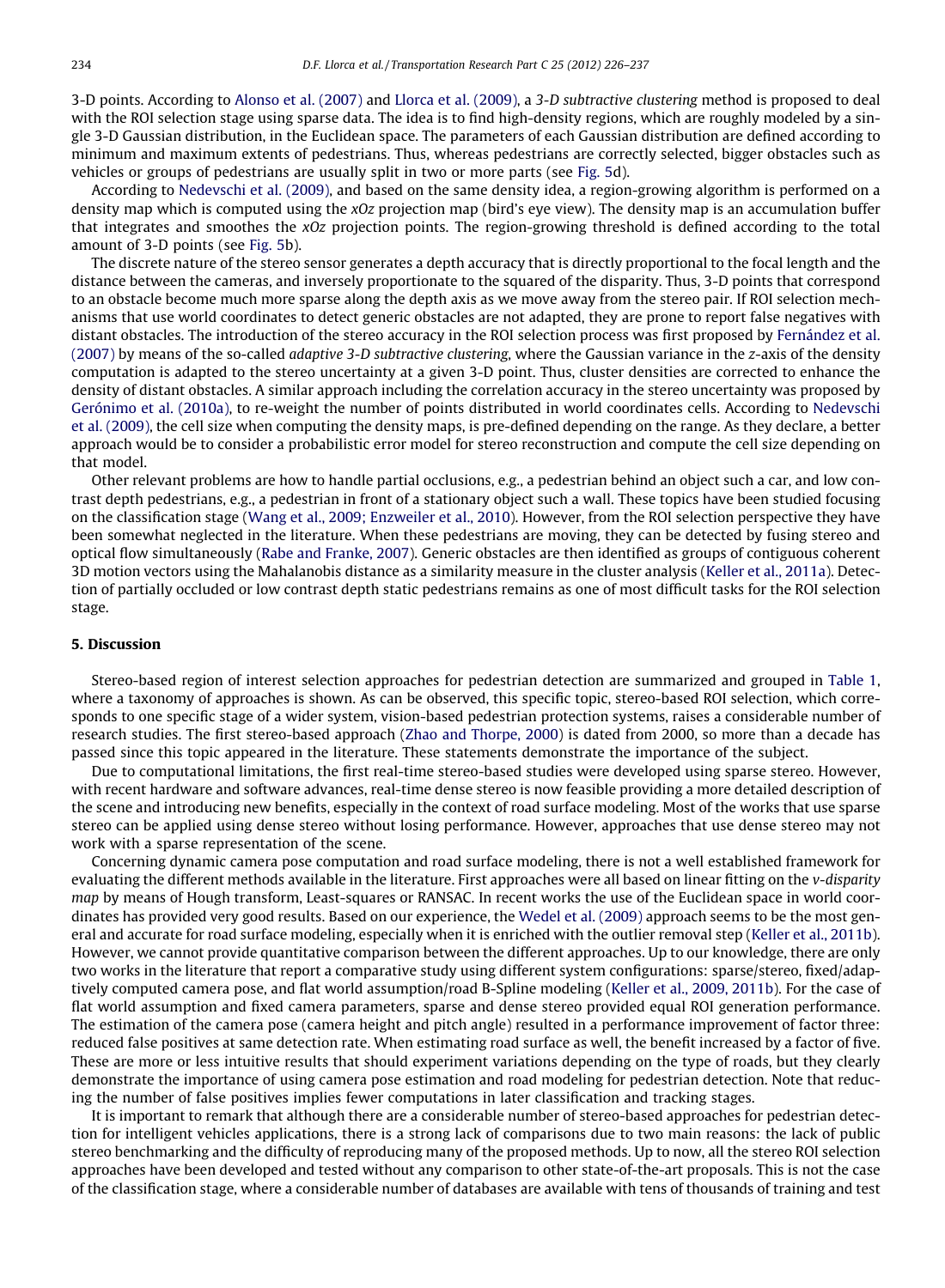#### <span id="page-9-0"></span>Table 1

Taxonomy of stereo-based ROI selection approaches for pedestrian detection.

#### A. 3-D reconstruction

- a. Sparse ([Franke and Joos, 2000; Broggi et al., 2003; Gavrila and Munder, 2007; Alonso et al., 2007; Llorca et al., 2009\)](#page-10-0)
- b. Dense [\(Zhao and Thorpe, 2000; Grubb et al., 2004; Krotosky and Trivedi, 2007; Nedevschi et al., 2009; Bajracharya et al., 2009; Keller et al.,](#page-11-0) [2009; Gerónimo et al., 2010b; Keller et al., 2011b](#page-11-0))
- B. 3-D representation
	- a. Disparity image ([Zhao and Thorpe, 2000; Gavrila and Munder, 2007; Keller et al., 2011b\)](#page-11-0)
	- b. u- and v-disparity image ([Broggi et al., 2003; Grubb et al., 2004; Krotosky and Trivedi, 2007\)](#page-10-0)
	- c. Virtual disparity image ([Suganuma and Fujiwara, 2007; Llorca et al., 2009](#page-11-0))
	- d. xOz projection maps ([Nedevschi et al., 2009\)](#page-11-0)
	- e. yOz projection maps [\(Nedevschi et al., 2004; Fernández et al., 2007; Sappa et al., 2008; Llorca et al., 2009; Nedevschi et al., 2009; Gerónimo](#page-11-0) [et al., 2010b\)](#page-11-0)
	- f. 3-D polar-perspective maps ([Bajracharya et al., 2009\)](#page-10-0)
	- g. 3-D Euclidean space [\(Alonso et al., 2007; Llorca et al., 2009; Gerónimo et al., 2010b](#page-10-0))
- C. Camera pose and road surface modeling
	- a. Linear [\(Broggi et al., 2003; Grubb et al., 2004; Gavrila and Munder, 2007; Alonso et al., 2007; Krotosky and Trivedi, 2007; Sappa et al., 2008;](#page-10-0) [Llorca et al., 2009; Nedevschi et al., 2009; Bajracharya et al., 2009; Gerónimo et al., 2010b\)](#page-10-0)
	- b. Piecewise planar ([Labayrade et al., 2002\)](#page-10-0)
	- c. Quadratic [\(Oniga and Nedevschi, 2010](#page-11-0))
	- d. Clothoid [\(Nedevschi et al., 2004](#page-11-0))
	- e. B-Spline [\(Wedel et al., 2009; Keller et al., 2009, 2011b\)](#page-11-0)
- D. Stereo ROI selection
	- a. Disparity image segmentation [\(Zhao and Thorpe, 2000](#page-11-0))
	- b. u- and v-disparity image segmentation ([Broggi et al., 2003; Grubb et al., 2004; Hu et al., 2005; Krotosky and Trivedi, 2007; Gavrila and Mun](#page-10-0)[der, 2007\)](#page-10-0)
	- c. Virtual disparity image segmentation ([Suganuma and Fujiwara, 2007](#page-11-0))
	- d. Multiplexed depth map ([Franke and Joos, 2000; Gavrila and Munder, 2007; Keller et al., 2009, 2011b\)](#page-10-0)
	- e. Non-uniform multiplexed 3-D Euclidean map [\(Gerónimo et al., 2010b](#page-10-0))
	- f. Region-growing on the xOz projection map ([Nedevschi et al., 2009\)](#page-11-0)
	- g. Adaptive 3-D Subtractive clustering in the Euclidean space ([Alonso et al., 2007; Llorca et al., 2009; Llorca et al., 2011; Milanés et al., 2012](#page-10-0))
	- h. Fusion of stereo and optical flow ([Rabe and Franke, 2007; Keller et al., 2011a](#page-10-0))
	- i. Stixel representation [\(Enzweiler et al., 2012\)](#page-10-0)

samples ([Dalal and Triggs, 2005; Papageorgiou and Poggio, 2000; Munder and Gavrila, 2006; Gerónimo et al., 2007](#page-10-0)), including partially occluded pedestrians ([Enzweiler et al., 2010\)](#page-10-0). However, classification results are not clarifying when we want to know the overall performance of a pedestrian protection system. ROI selection stage plays a key role in the pedestrian detection pipeline since it is responsible for not losing a pedestrian (false negative rate approximately equal to zero), and maintaining a reasonable low level of false positives. In the last years, [Enzweiler and Gavrila \(2009\)](#page-10-0) and [Dollar et al. \(2009\)](#page-10-0) made different benchmarks public that also include monocular sequential images to evaluate both hypothesis generation and tracking components. Both monocular data sets appeared in 2009, but up to our knowledge the lack of monocular ROI-selection performance comparison studies still remains. This is mainly caused by the aforementioned difficulty of reproducing the proposed algorithms.

The need of similar stereo-based benchmarking has been recently amended thanks to the work presented by [Keller and](#page-10-0) [Gavrila \(2011\),](#page-10-0) where the same 27-min sequence provided by [Enzweiler and Gavrila \(2009\)](#page-10-0) has been made publicly available including stereo image pairs to allow the computation of distance data using different stereo implementations. Vehicle velocity and yaw-rate measurements are also provided to enable integration into a tracking and decision making scheme. Nevertheless, the same difficulty related with reproducing stereo ROI algorithms applies here.

Despite the problems stated above, in the following years, considerable research is expected in the context of stereobased pedestrian protection, as it happened in other areas like face detection or document analysis once well-established databases and benchmarking protocols were available. Future trends will probably include a considerable number of new studies that will be focused on performance comparisons. Fast implementations of camera pose estimation, road surface modeling and candidates ROI selection algorithms will be likely available in the near future. In addition, pedestrian detection systems will benefit from recent improvements in the stereo accuracy ([Gehrig et al., 2012](#page-10-0)). The fusion of stereo with optical flow seems to be a relevant approach for future improvements, especially for difficult cases such as partially occluded and low contrast depth pedestrians. Finally, stereo-based pedestrian protection systems will be a fundamental component of new pedestrian collision avoidance applications ([Llorca et al., 2011; Keller et al., 2011a\)](#page-10-0).

#### 6. Concluding remarks

Vision-based pedestrian detection for intelligent vehicles applications is a crucial topic due to the potential benefits in terms of reducing the number of accidents involving pedestrians and vehicles. During the last decade a considerable amount of research studies have been proposed and the technology is almost prepared for being applied in commercial vehicles.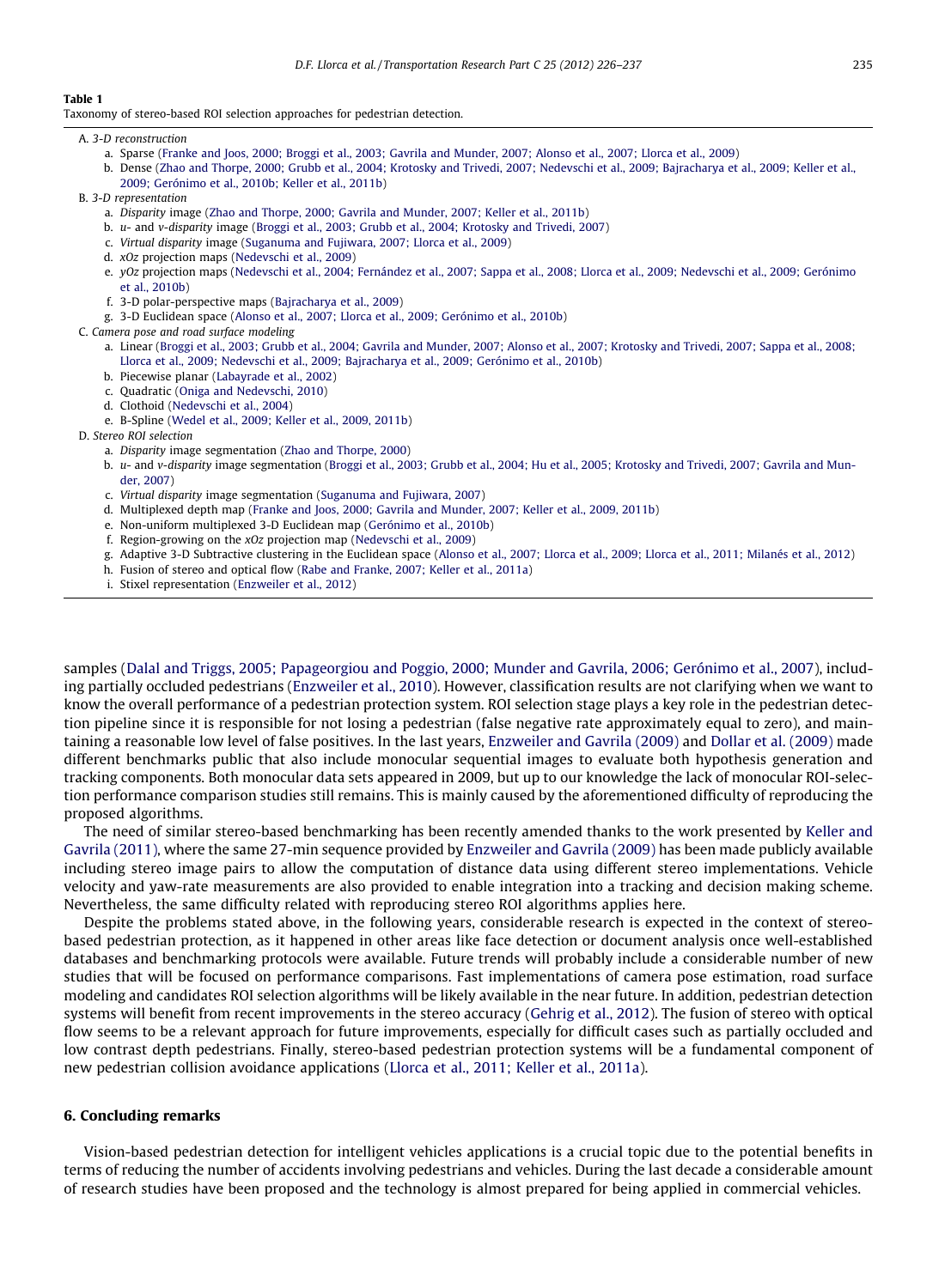<span id="page-10-0"></span>In this paper we presented a survey covering recent work on stereo-based pedestrian detection. In contrast with available pedestrian protection surveys (Gandhi and Trivedi, 2007; Enzweiler and Gavrila, 2009; Gerónimo et al., 2010a), we have focused on one specific stage of the pipeline (stereo-based ROI selection) to provide a more detailed and exhaustive review of the different approaches published in the literature. Stereo-based ROI selection involves different components that have been analyzed independently, increasing visibility for future proposals and developments.

Although the technology is very mature, new studies are still needed to better understand the actual performance of the different approaches. In the following years and thanks to the appearance of new stereo databases, a substantial number of studies, including benchmarking and comparison analysis, are expected to appear. This is clearly a hot topic in which there is still room for improvements. We expect that the gap between current systems performance and their implementation in commercial vehicles will be definitively closed in the short term.

#### Acknowledgment

This work has been supported by the Spanish Ministry of Science and Innovation by means of Research Grant ONDA-FP TRA2011-27712-C02-02.

#### References

- Sappa, A., Dornaika, F., Ponsa, D., Gerónimo, D., López, A., 2008. An efficient approach to onboard stereo vision system pose estimation. IEEE Transactions on Intelligent Transportation Systems 9 (3), 476–490.
- Alonso, I.P., Llorca, D.F., Sotelo, M.A., Bergasa, L.M., de Toro, P.R., Nuevo, J., na, M.O., Garrido, M.A.G., 2007. Combination of feature extraction methods for SVM pedestrian detection. IEEE Transactions on Intelligent Transportation Systems 8 (2), 292–307.
- Bajracharya, M., Moghaddam, B., Howard, A., Brennan, S., Matthies, L.H., 2009. Results from a real-time stereo-based pedestrian detection system on a moving vehicle. In: Proc. of the IEEE International Conference on Robotics and Automation.
- Bertozzi, M., Binelli, E., Broggi, A., Rose, M.D., 2005. Stereo vision-based approaches for pedestrian detection. In: Proc. IEEE Computer Society Conference on Computer Vision and Pattern Recognition (CVPR05).
- Broggi, A., Fascioli, A., Fedriga, I., Tibaldi, A., Rose, M.D., 2003. Stereo-based preprocessing for human shape localization in unstructured environments. In: Proc. IEEE Intelligent Vehicles Symposium.
- Keller, C., Enzweiler, M., Gavrila, D.M., 2011. A new benchmark for stereobased pedestrian detection. In: Proc. IEEE Intelligent Vehicles Symposium.

Rabe, C., Franke, U., Gehrig, S., 2007. Fast detection of moving objects in complex scenarios. In: Proc. IEEE Intelligent Vehicles Symposium.

- Dalal, N., Triggs, B., 2005. Histograms of oriented gradients for human detection. In: International Conference on Computer Vision and Pattern Recognition, pp. 886–893.
- Dollar, P., Wojek, C., Schiele, B., Perona, P., 2009. Pedestrian detection: a benchmark. In: Proc. of the IEEE Conf. Computer Vision and Pattern Recognition. Enzweiler, M., Eigenstetter, A., Schiele, B., Gavrila, D.M., 2010. Multi-cue pedestrian classification with partial occlusion handling. In: Proc. IEEE Conference on Computer Vision and Pattern Recognition.
- Enzweiler, M., Gavrila, D.M., 2009. Monocular pedestrian detection: survey and experiments. IEEE Transactions on Pattern Analysis and Machine Intelligence 31 (12), 2179–2195.
- Enzweiler, M., Hummel, M., Pfeiffer, D., Franke, U., 2012. Efficient stixel-based object recognition. In: Proc. IEEE Intelligent Vehicles Symposium.
- Fernández, D., Parra, I., Sotelo, M.A., Revenga, P., Álvarez, S., Gavilán, M., 2007. 3D candidate selection method for pedestrian detection on non-planar roads. In: Proc. IEEE Intelligent Vehicle Symposium.
- Forsyth, D.A., Ponce, J., 2003. Computer Vision: A Modern Approach. Prentice Hall.
- Franke, U., Joos, A., 2000. Real-time stereo vision for urban traffic scene understanding In: Proc. IEEE Intelligent Vehicles Symposium.
- Fusiello, A., Trucco, E., Verri, A., 1998. Rectification with unconstraint stereo geometry. In: Proc. of the Eight British Machine Vision Conference.
- Gandhi, T., Trivedi, M.M., 2007. Pedestrian protection systems: Issues, survey, and challenges. IEEE Transactions on Intelligent Transportation Systems 8 (3), 413–430.
- Gavrila, D.M., 1999. The visual analysis of human movement: a survey. Computer Vision and Image and Understanding 73 (1), 82–89.
- Gavrila, D.M., Munder, S., 2007. Multi-cue pedestrian detection and tracking from a moving vehicle. International Journal of Computer Vision 73 (1), 41–59. Gehrig, S.K., Badino, H., Franke, U., 2012. Improving sub-pixel accuracy for long range stereo. Computer Vision and Image Understanding 116 (1).
- Gerónimo, D., López, M.L., Sappa, A.D., Graft, T., 2010a. Survey on pedestrian detection for advanced driver assistance systems. IEEE Transactions on Pattern Analysis and Machine Intelligence 32 (7), 1239–1258.
- Gerónimo, D., Sappa, A.D., López, A., Ponsa, D., 2007. Adaptive image sampling and windows classification for on-board pedestrian detection. In: Proc. of Fifth International Conf. Computer Vision Systems.
- Gerónimo, D., Sappa, A.D., López, A.M., 2010b. Stereo-based candidate generation for pedestrian protection systems. In: Binocular Vision: Development, Depth Perception and Diorders. NOVA Publishers (Chapter 9).
- Grubb, G., Zelinsky, A., Nilsson, L., Rilbe, M., 2004. 3D vision sensing for improved pedestrian safety. In: Proc. IEEE Intelligent Vehicles Symposium.
- Hu, Z., Lamosa, F., Uchimura, K., 2005. A complete u–v-disparity study for stereovision based 3D driving environment analysis. In: Proc. of the IEEE Fifth International Conference on 3-D Digital Imaging and Modelling.
- Keller, C.G., Dang, T., Fritz, H., Joos, A., Rabe, C., Gavrila, D.M., 2011a. Active pedestrian safety by automatic braking and evasive steering. IEEE Transactions on Intelligent Transportation Systems 12 (4), 1292–1304.
- Keller, C.G., Enzweiler, M., Rohrbach, M., Llorca, D.F., Schnör, C., Gavrila, D.M., 2011b. The benefits of dense stereo for pedestrian detection. IEEE Transactions on Intelligent Transportation Systems. http://dx.doi.org/[10.1109/TITS.2011.2143410.](http://dx.doi.org/10.1109/TITS.2011.2143410)
- Keller, C.G., Llorca, D.F., Gavrila, D.M., 2009. Dense stereo-based ROI generation for pedestrian detection. In: Proc. DAGM Symp. Pattern Recog. LNCS 5749, pp. 81–90.
- Krotosky, S., Trivedi, M., 2007. On color-, infrared-, and multimodal-stereo approaches to pedestrian detection. IEEE Transactions on Intelligent Transportation Systems 8 (4), 619–629.
- Labayrade, R., Aubert, D., 2003. A single framework for vehicle roll, pitch, yaw estimation and obstacles detection by stereovision. In: Proc. IEEE Intelligent Vehicle Symposium.
- Labayrade, R., Aubert, D., Tarel, J.P., 2002. Real time obstacle detection in stereovision on non-flat road geometry through v-disparity representation. In: Proc. IEEE Intelligent Vehicles Symposium.
- Llorca, D.F., Milanés, V., Alonso, I.P., Gavilán, M., Daza, I.G., Pérez, J., Sotelo, M.A., 2011. Autonomous pedestrian collision avoidance using a fuzzy steering controller. IEEE Transactions on Intelligent Transportation Systems 12 (2), 390–401.
- Llorca, D.F., Sotelo, M.A., Parra, I., na, M.O., Bergasa, L.M., 2010. Error analysis in a stereo vision-based pedestrian detection sensor for collision avoidance applications. Sensors 10 (4), 3741–3758.